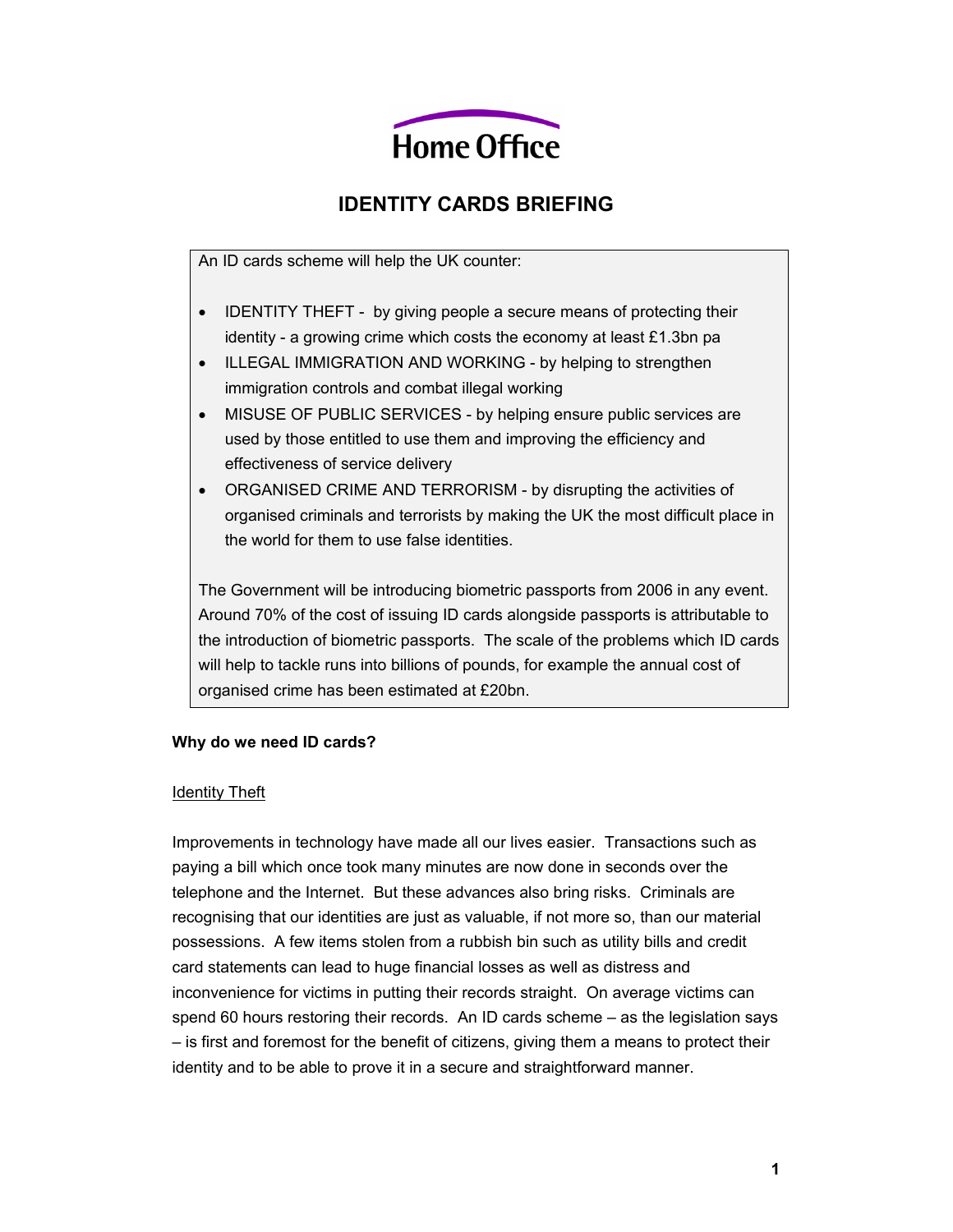#### Immigration and Travel

We also gain enormous benefits from increased freedom of movement. As a trading nation we need to ensure that our business travellers can travel the globe with the minimum of inconvenience. The more trust that other countries have in our travel documents, the fewer restrictions there will be on UK travellers. Our country also benefits from inward travel – from tourism to those coming to study or to make an economic contribution. Over 90 million people arrive at UK ports every year. A secure way of identifying people staying for some time will ensure that our borders remain open to new arrivals. People will have confidence that we know who is coming to the country, for what purpose and that when they are here they will abide by the terms and conditions of their entry.

#### Public Services

An ID cards scheme will give people assurance that those using public services are entitled to do so and are not abusing the system. It will also make access to public services for those who are entitled to them more straightforward and secure. Expectations about the quality of public services are increasing, yet citizens are inconvenienced by having to re-identify themselves to public services on different occasions. This also wastes public resources. The range of services that can be offered on-line can be limited without a definitive, highly secure and reliable means of proving identity.

## Terrorism and Organised Crime

Just as people will gain an individual benefit from registering with the ID cards scheme, as more people are enrolled society as a whole benefits. It will be better protected from the activities of those who use false identities – from people who hide their criminal past to avoid restrictions on working with children through to organised criminals and those who support terrorist activities. We know how important false identities are to these criminals through the frequency with which they use them.

Public support for ID cards has remained consistently high across all sectors of society and surveys show that if we are to have a scheme, the preference would be for a compulsory scheme. Even without compulsion there will be significant benefits. The scheme will provide the public with a quick and reliable way to establish their identity in routine transactions. We recognise there are concerns about civil liberties. The Bill ensures that there are safeguards about how information can be used. But the Government also believes that in the modern age the civil liberties of the majority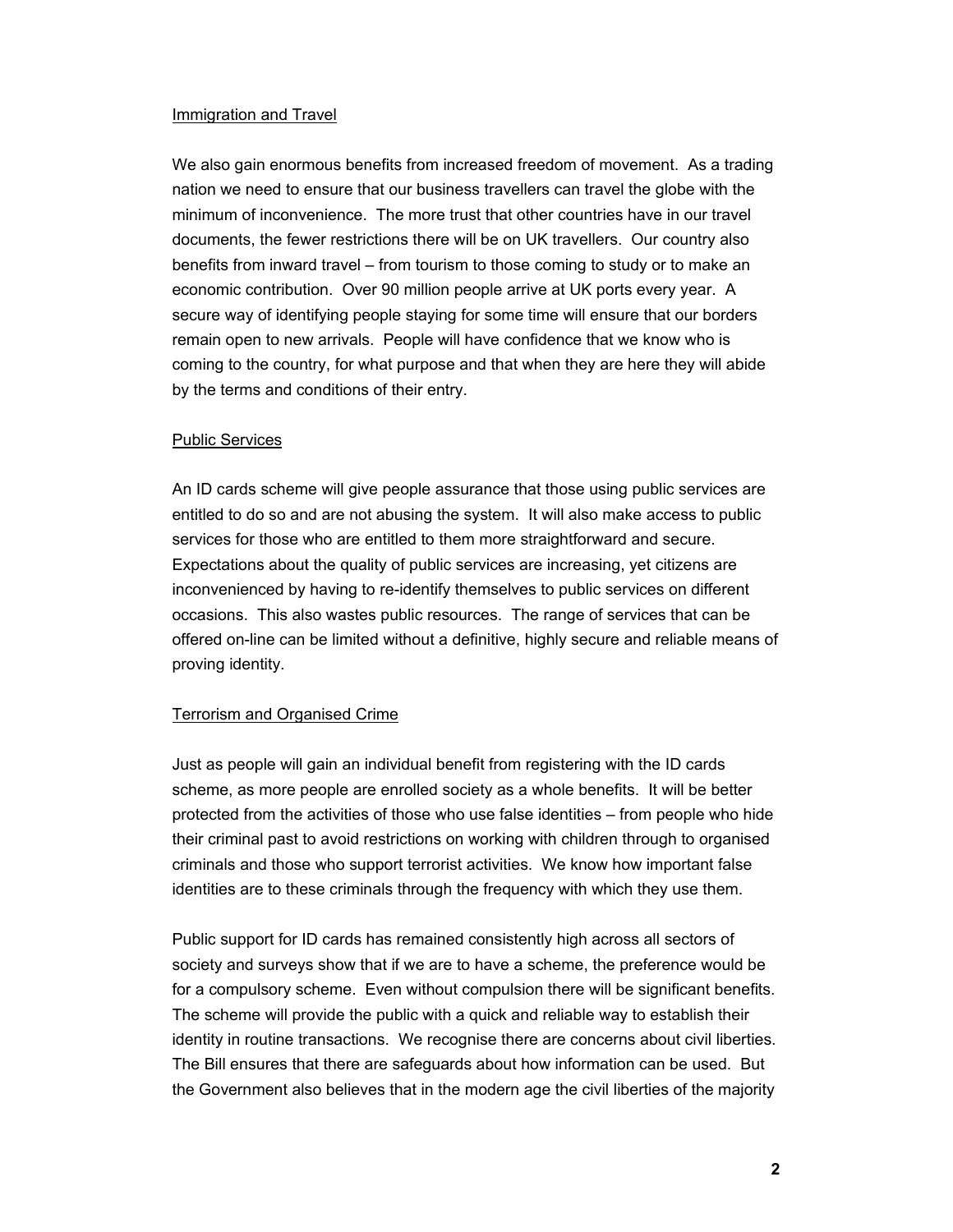are best protected by doing what we can to keep people safe. An ID cards scheme can be an important weapon in the battle against crime and terrorism.

#### **Why now?**

Now is the right time to introduce an ID cards scheme because of advances in technology. An ID cards scheme is more than just issuing pieces of plastic. It is about recording on a central database basic personal information such as name, address and date of birth securely. This data is then linked to biometric information – such as facial image, fingerprints and iris patterns – which is unique to that individual. The card is convenient for the citizen as it provides a simple means to check a person against their record on the database. But the security which the scheme offers in protecting a person's identity from theft and preventing criminals from creating multiple identities rests more on the database and its use of biometric technology, than the card.

These technological advances are now being adopted across the world to improve the security of travel documents and border controls:

- (i) following the 9/11 attacks, the US toughened its immigration laws and introduced fingerprint biometric visas for those visiting the US who required a visa. Countries such as the UK which are part of the US visa waiver scheme must comply with new International Civil Aviation Organisation (ICAO) standards and begin issuing biometric passports incorporating a facial image to remain in the scheme. The US also extended its fingerprint checks at major ports (the US-VISIT system) to visa waiver countries from the end of 2004;
- (ii) the European Union has gone further and mandated both fingerprint and facial biometrics for Member States' passports within the Schengen area. The UK supports this move. The Government does not want British citizens to have 'second class' passports and will also be moving to incorporate fingerprint as well as facial image data in passports in the future to keep in step with our European partners;
- (iii) the EU is also moving towards the introduction of fingerprint and facial biometrics for residence permits and visas issued to Third Country Nationals (foreign nationals who are not citizens of countries within the European Economic Area) from 2008. The UK fully supports this move and is on track to implement it as part of the Government's 5 year strategy for immigration and asylum.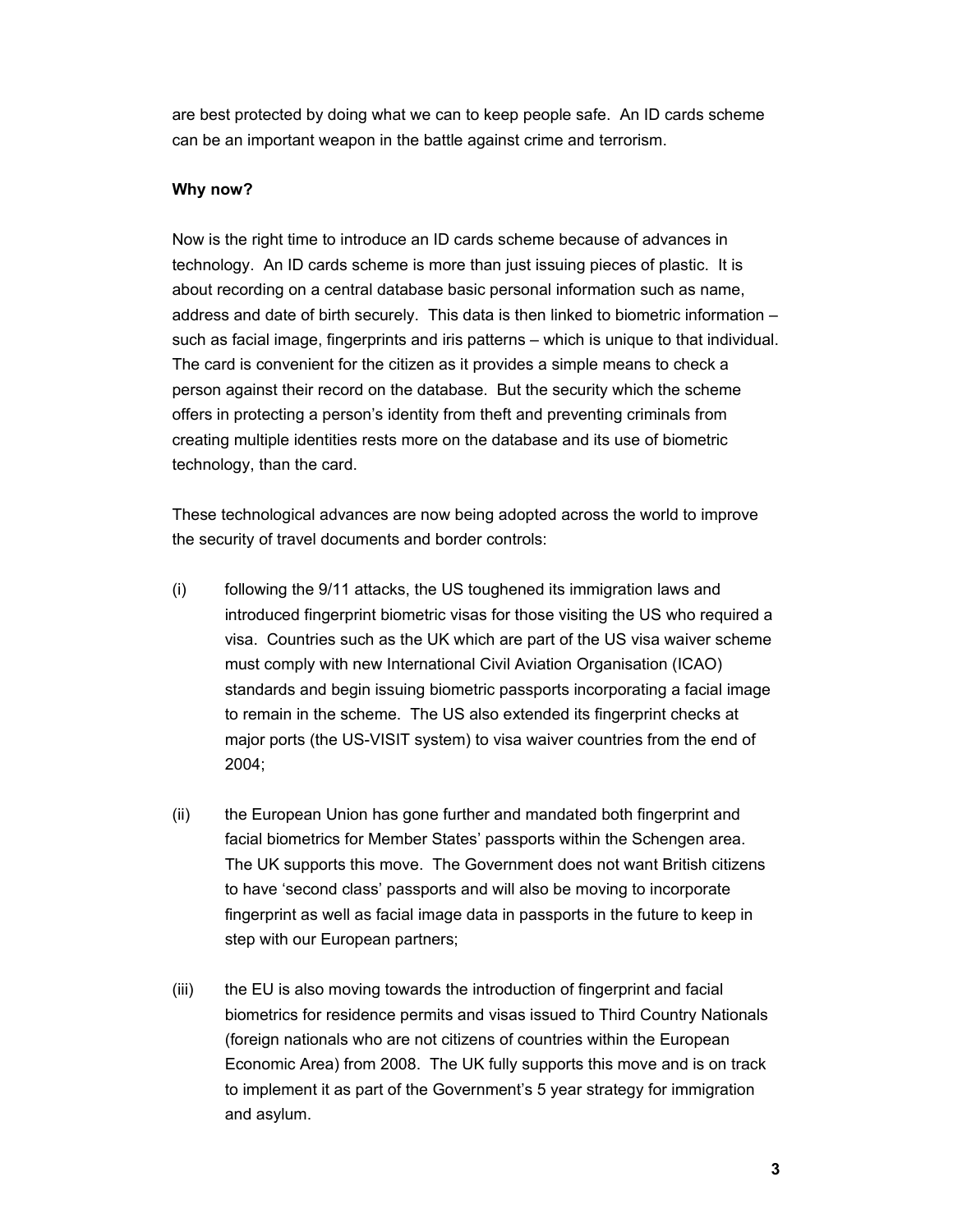Irrespective of any move to ID cards, the Government is having to respond to these advances through changes to the passport regime. It has chosen to take a lead rather than be driven by external events and will be using these technological developments as part of a comprehensive programme to improve border security, facilitate managed migration and enhance the delivery of public services. We will build on our internationally acknowledged expertise in organisations such as ICAO which sets standards for travel documents and in EU technical committees working on standards for visas and residence permits.

- We have already piloted biometric visas and introduced fingerprint biometric Application Registration Cards for asylum seekers.
- During the UK Presidency of the EU, we shall be working with other Member States on minimum standards for identity cards issued by the countries of the European Union.
- We will also be introducing electronic border controls. Combined with biometric identifiers this will give our citizens more secure checks at ports and give us the basis for establishing who is travelling in and out of the country.
- We have begun investing in improvements to passport security for British citizens as well as in the documents issued to foreign nationals.

Given that we will be introducing biometric identifiers for the 80% of our citizens who are passport holders and also for foreign nationals, we believe we can - for slightly more investment - yield much wider benefits for individuals and society.

## **The core components of the scheme**

The ID cards scheme comprises four key components:

(i) an enrolment service which registers people's identity to a high degree of assurance. Biometric passports issued to EU standards will require people to have their application dealt with and their facial image and fingerprint biometrics recorded in person at a network of centres in any event. The additional iris pattern data required for an ID card will make the scheme as secure as possible and ensure that as many people as possible will be able to register biometric information to safeguard their identity. As well as local centres there will also be mobile centres for sparsely populated areas;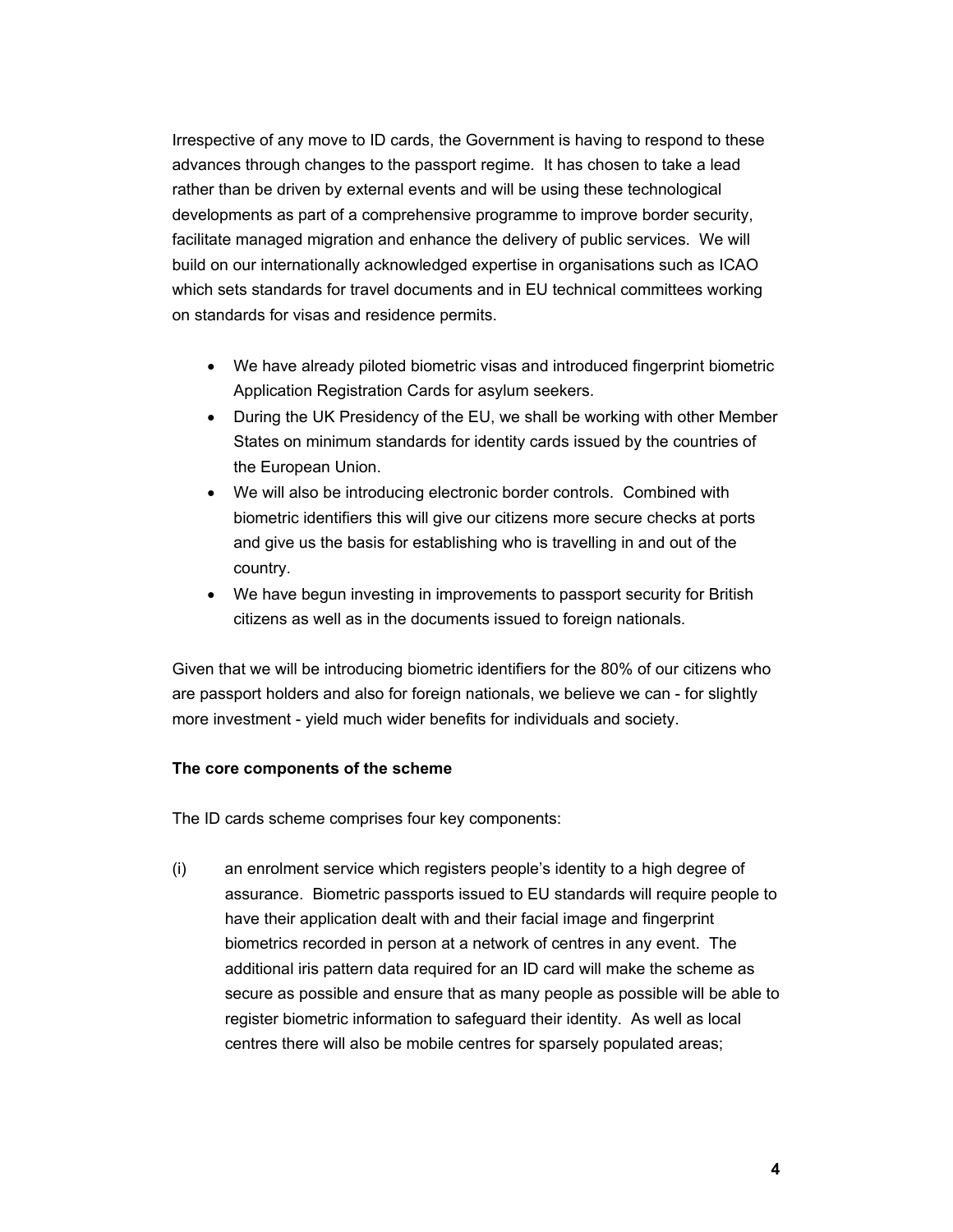- (ii) the National Identity Register which will be a new, highly secure database holding basic personal information. This will be compiled from scratch and an individual's information will not be recorded on the database before it has been checked by the enrolment service;
- (iii) ID cards themselves which can be issued as stand-alone documents or alongside 'designated documents' such as passports. Documents such as residence permits issued to foreign nationals would also act as ID cards and work with the verification service (see below) in the same way as cards issued to British citizens;
- (iv) a verification service which provides people with a secure and convenient way to prove their identity in a variety of situations such as opening a bank account or registering with a GP. The verification service is the link between a person's card and his or her record on the Register. The card on its own will be of limited use. It is the ability to check the card against its record on the Register which will make the scheme secure. It might be possible to produce a good looking forgery of a card but this will be useless without a matching record on the Register. The verification service will work on a number of different levels to suit particular business needs. For example, it may just confirm that a card is valid, in other circumstances it might provide additional information, for example the details of any restrictions on a foreign national's eligibility to work.

The ID cards scheme will be delivered by a new agency which will incorporate the functions of the UK Passport Service. It will work very closely with the Home Office Immigration and Nationality Directorate to ensure that the scheme has universal coverage for both British citizens and foreign nationals.

## **Why will ID cards be more secure than existing forms of ID?**

The ID cards scheme will be more secure in three ways:

- (i) people will apply in person. We will check that the personal details such as name and date of birth which people provide with their application match information held in other databases such as the driving licence system and National Insurance records. This will make it harder for one person to impersonate another when applying for an ID card;
- (ii) we will record biometric information when the person applies. Biometric information – such as fingerprints and iris patterns - is unique to each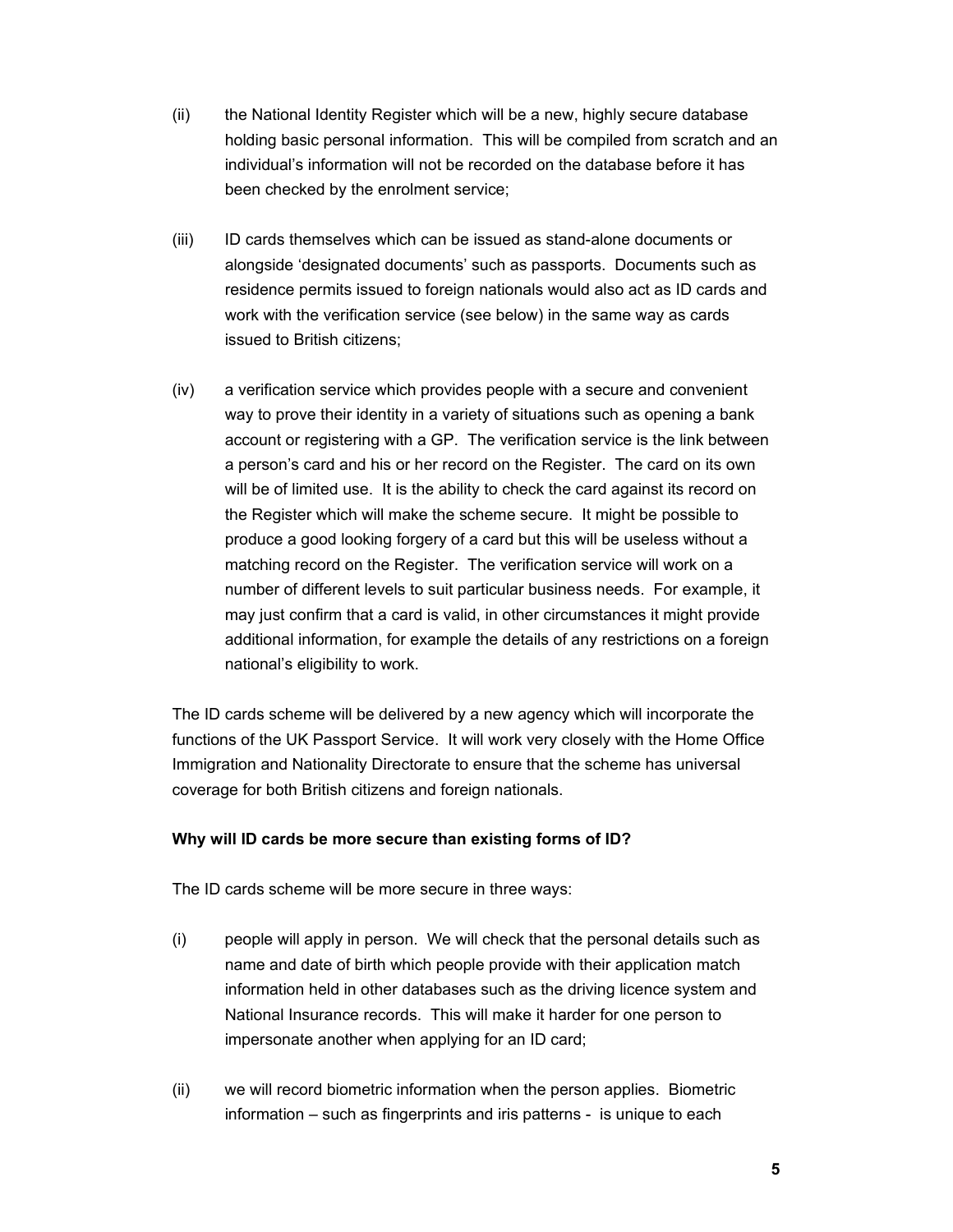individual. Recording this information takes just a few minutes and is just like having your photograph taken. Recording biometric information will mean that the scheme will be able to detect people who try to establish more than one identity and who use multiple identities to hide criminal activities;

(iii) identifying forged identity documents at present relies on the skill of the person checking the documents. The ID cards scheme will allow cards to be checked electronically against the record in the National Identity Register. This will provide a highly secure and reliable means for public and private sector organisations to check identity.

Although the scheme will require applications in person, it will be possible to book appointments in advance. The process of recording biometrics is quick and not intrusive for example no lights are shone in people's eyes, no ink is used to record fingerprints. Surveys have shown that people who have experienced the process find it convenient and understand the benefits of having the information recorded.

## **Costs**

The steps needed to improve passport security will incur costs. The first generation of biometric passports will incorporate a chip in the passport book which will store the facial image (biometric) of the holder. Issuing these passports will require:

- (i) first time applicants to attend in person which will require a large expansion in the UK Passport Service's local centres;
- (ii) recording and matching facial image biometric information on the passport database;
- (iii) the production of more sophisticated passport books.

The first generation of biometric passports will be issued from 2006. The use of facial biometrics will make a more secure link between the passport and its holder. However this will not guard against people registering more than once. For this we will require a second generation biometric passport incorporating fingerprint biometrics which can be used to detect multiple attempts to register far more reliably than facial biometrics.

Even if we were not proceeding with ID cards being issued alongside passports, we would in any event be following EU standards to implement these second generation biometric passports which would require: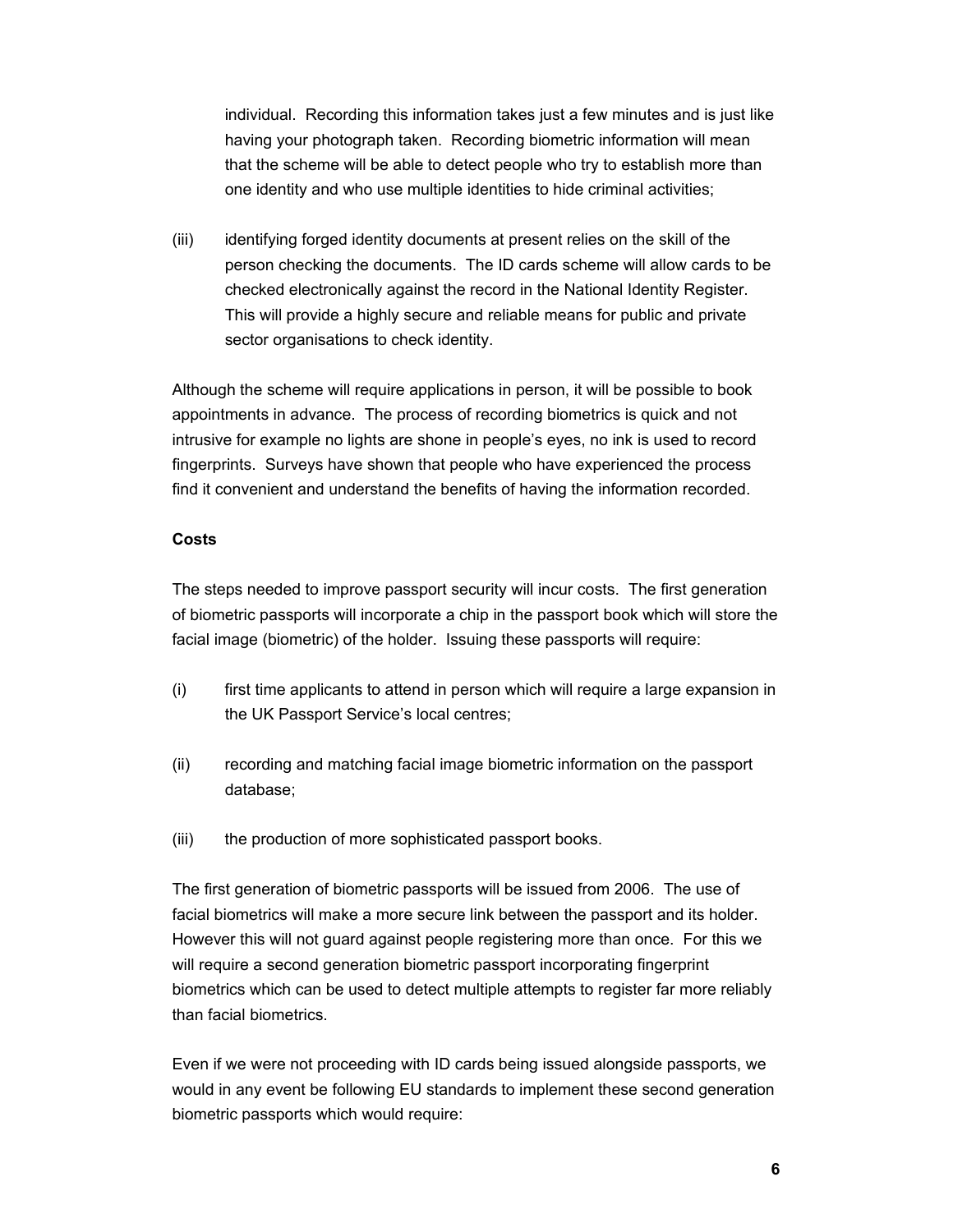- (i) personal visits by all applicants;
- (ii) investment in equipment and staff time to record fingerprint biometrics and an even more sophisticated database to hold them.

These second generation biometric passports would be issued from 2008 in the absence of ID cards.

Given that we will be making these improvements to passport security in any event, we have decided to take advantage of the opportunity afforded by a more rigorous passport issuing process to issue ID cards alongside passports in 2008. The best estimate of the current unit cost of issuing a biometric passport plus a biometric ID card as a package lasting 10 years is £93. Around 70% of the cost of a combined package is attributable to the introduction of biometric passports. The additional costs include the more sophisticated database required for ID cards (the National Identity Register) and the cost of producing and distributing the cards themselves. The actual fees to be paid will depend on future decisions on who would receive concessions on card fees, what the level of concessions might be and how these would be funded.

# **Benefits**

The benefits of the scheme can be grouped into four broad categories:

- (i) Reduced identity fraud:
	- The scheme will provide individuals with the means to protect their identities by associating their personal details with biometric information unique to them.
	- It will also allow organisations to make more rigorous checks on the identities of their customers to reduce their exposure to fraud.
- (ii) Less illegal migration and illegal working; and better community relations as a result:
	- The scheme will provide a straightforward way to verify the immigration status of all residents aged 16 and over.
	- It will help the vast majority of legitimate employers to comply with the law on illegal working.
	- It will make enforcement proceedings against unscrupulous employers more straightforward.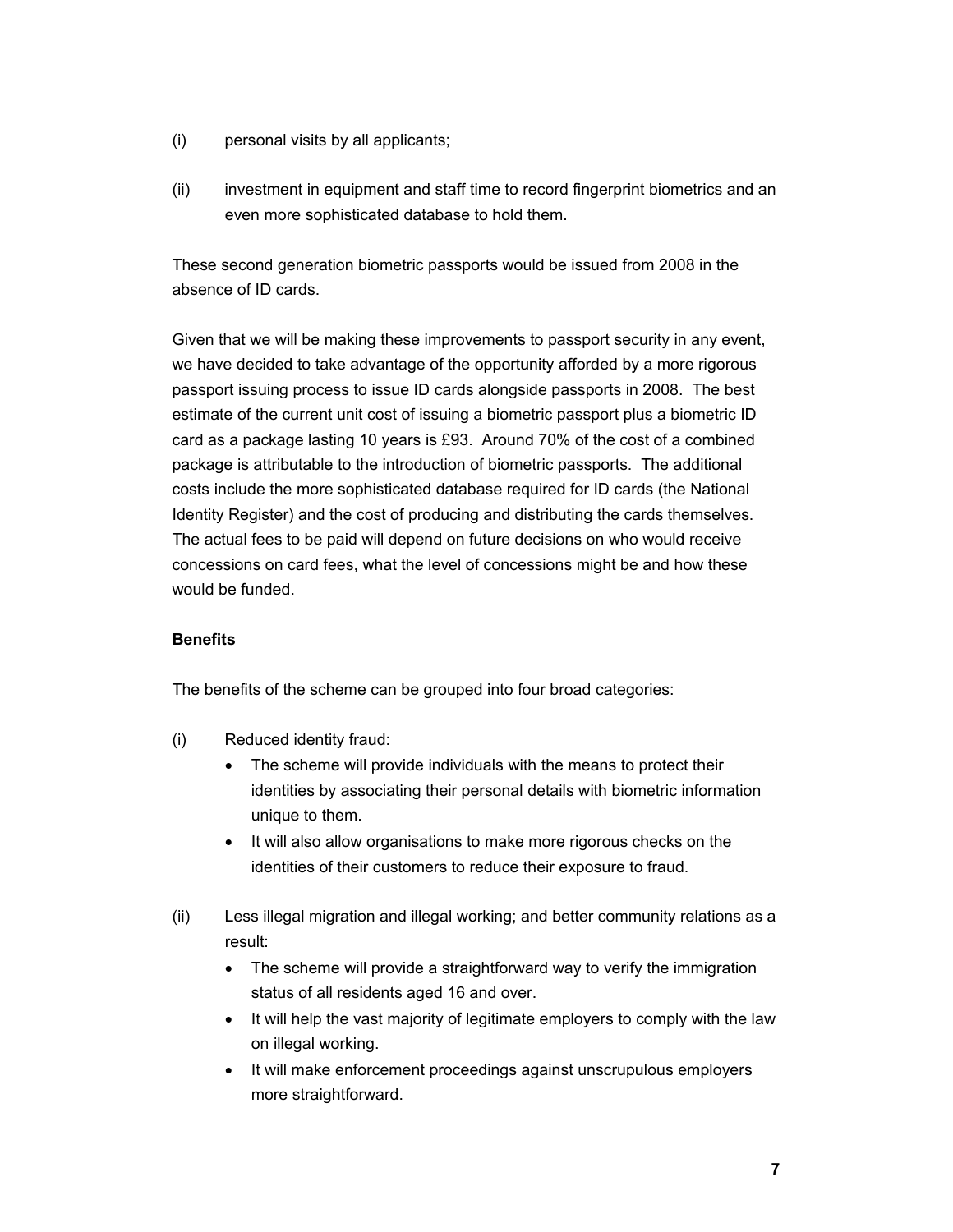- It will help public services determine eligibility for services and ensure that they are not abused by people who are not entitled to use them.
- (iii) More efficient and effective delivery of public services:
	- The scheme will support the more effective administration of social security benefits and help to reduce identity related benefit fraud which currently costs around £50m pa.
	- It will improve eligibility checks for free non-emergency NHS treatment.
	- It will provide a more streamlined service for allocating National Insurance numbers to adults.
	- It will speed up and improve the accuracy of Criminal Records Bureau checks, helping to protect the most vulnerable in society.
	- It could provide the infrastructure for a one-stop shop for people to notify changes of personal details such as address. For e-Government services alone it is estimated that by the time ID cards are widely held, there could be as many as 39 million re-registrations from businesses and citizens.
	- It will make sure that public services are only used by those who are entitled to use them.
- (iv) An enhancement to the UK's capability to counter terrorism and serious and organised crime:
	- The scheme will help to disrupt the activities of those who facilitate terrorism and organised crime by using multiple identities.
	- It will help enforce money laundering regulations to identify and recover the proceeds of crime.
	- In cases of serious crime or threats to national security, it will provide the capability for law enforcement and intelligence and security agencies to be provided with information on when a person's record on the National Identity Register has been checked or amended to support their investigations. These powers will be subject to independent oversight.
	- It will allow for more efficient use of police resources by reducing administrative burdens in routine police checks.
	- It will allow the police to check fingerprint biometric information at scenes of crime where no match was found against their own records, helping to bring more offenders to justice.

# **Protecting privacy**

The ID cards scheme will protect people's privacy.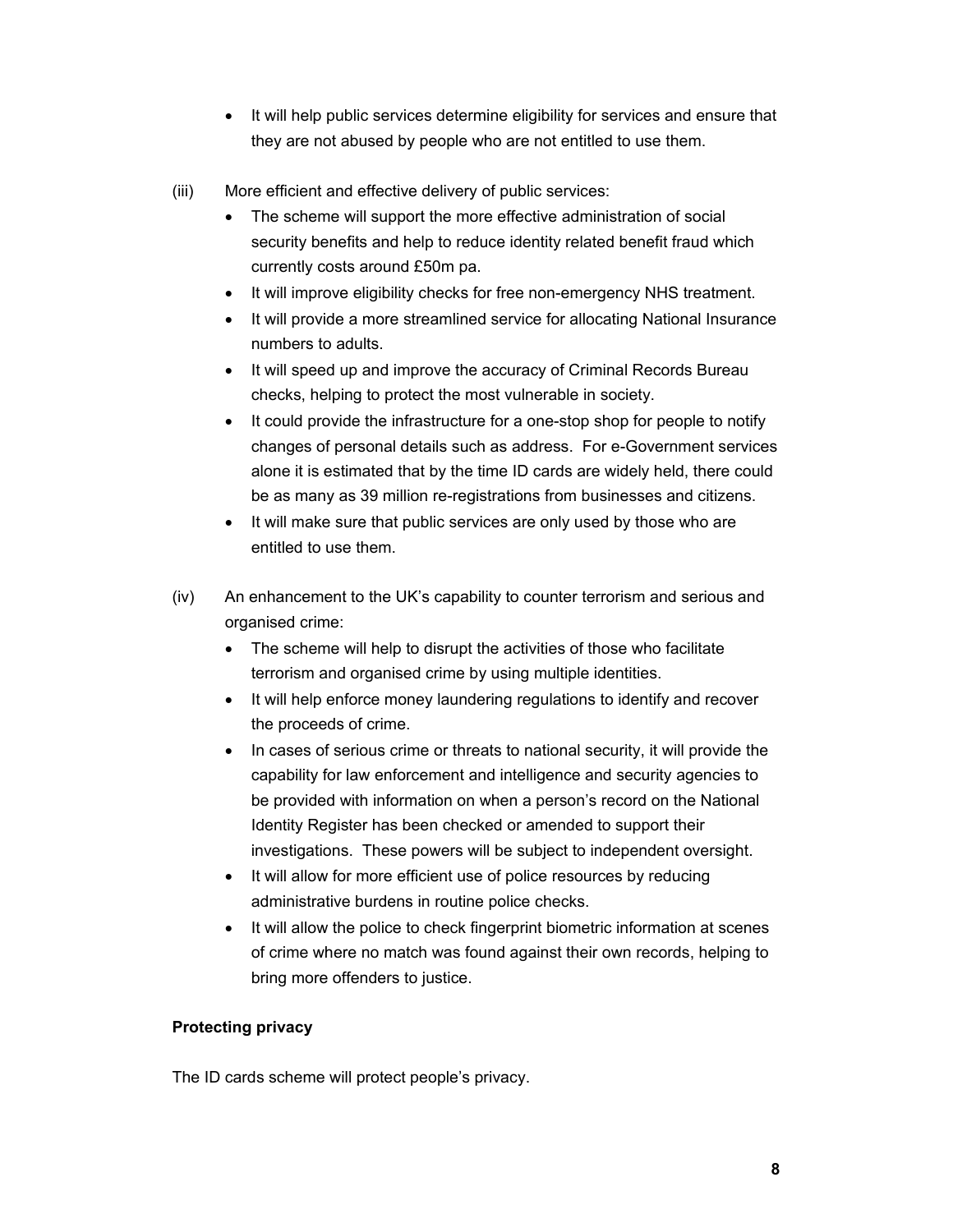- There are strict limits on the information which can be held on the Register, for example holding criminal records is not allowed.
- The presumption is that identity checks take place with the consent of the card-holder unless specified in powers set out in the Bill.
- It will not be compulsory to carry a card at all times and there are no police powers to require a person to produce a card.
- There are tough criminal sanctions for those who abuse the scheme such as a 10 year penalty for tampering with the National Identity Register – double the penalty which usually applies under the Computer Misuse Act.
- There will be an independent National Identity Scheme Commissioner to oversee the scheme including how ID cards are used by public and private sector organisations.

## **Identity Cards legislation**

The Identity Cards Bill provides a statutory basis for spending public money on setting up the scheme and charging the fees required to recover the costs of enrolment services, issuing and maintaining cards and providing verification services. The Bill is an enabling measure, it is not a detailed blueprint for the scheme. It sets out a legal framework in primary legislation within which the scheme will operate without being overly-prescriptive about the detail.

Once Parliament has approved the primary legislation, procurement of the key components of the scheme will commence. These will build on existing plans to issue more secure passports, residence permits and visas incorporating biometric information. As the details of the scheme are finalised during the procurement process, Parliament will have the opportunity to debate and agree the details which will be enshrined in secondary legislation. For example, the information which people will provide with their application will be prescribed under the Identity Cards legislation as will how organisations will be accredited to check people's identities.

One of the most important pieces of secondary legislation will be the fees which may be charged under the scheme. The Bill provides powers to set fees for a wide number of the scheme's functions – not only the issuing of cards but also charges to organisations making use of the identity verification services. The powers also allow for fees to reflect circumstances so that concessionary fees could be offered. The final decisions on fee structures and the level of fees will be made by Parliament.

In the main, people will be required to register with the scheme as they renew or apply for designated documents such as passports. We set out in November 2003